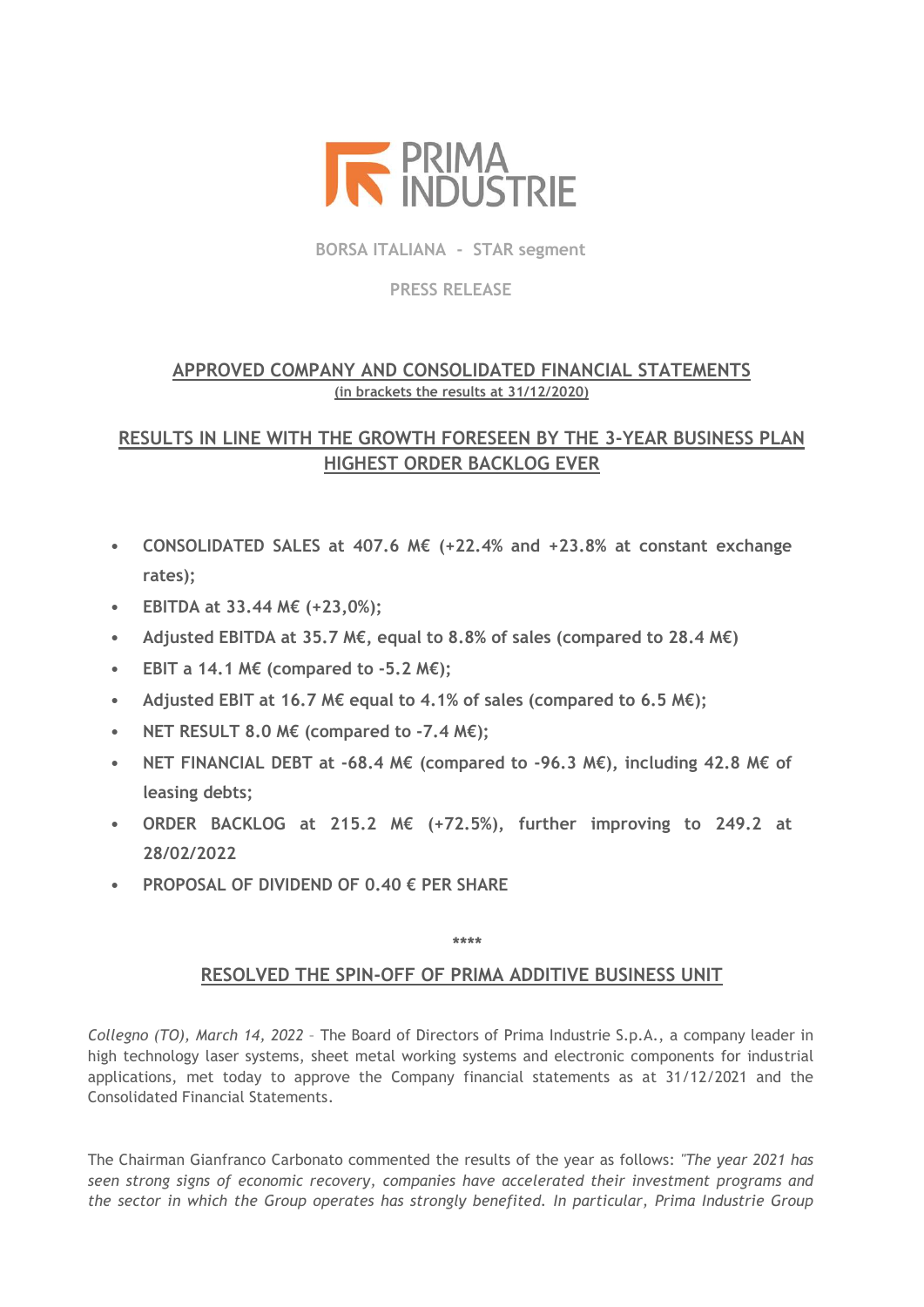*closed the year with a record order intake for the year (equal to 503 million euro), a significant recovery in revenues (+22.4%) and a marked improvement in net debt (down by 35 million euro, without considering the impact of leasing debts).* 

*The year 2022 began with a significant growth prospect, supported by the machine order book at the end of February amounting to 249.2 million euros and by after-sales revenues deriving from the important installed base. The context, however, is currently marked by uncertainty linked to external factors such as international geopolitical tensions, and in particular the Russia-Ukraine crisis, the shortage and the growing cost of energy and components, on whose evolution the impact on the international economic scenario and on the Group's reference markets will depend.*

*The spin-off project of Prima Additive business unit allows to concentrate all the resources dedicated to additive manufacturing technologies in a single controlled entity and to manage it more efficiently, creating greater value.*

*\* \* \* \* \**

The Group sales at 31/12/2021 amounted to 407,572 thousand euro, increasing by 22.4% compared to 2020. At constant exchange rates, consolidated sales as at 31/12/2021 would have been up by 23.8% compared to 31/12/2020.

The consolidated revenues, broken down on a geographical basis, as at 31/12/2021 compared with the corresponding period of the previous year are shown below:

| <b>REVENUES</b> | 31/12/21      |       | 31/12/20      |       |
|-----------------|---------------|-------|---------------|-------|
|                 | Euro thousand | %     | Euro thousand | %     |
| SEMEA (*)       | 148.676       | 36,5  | 106.700       | 32,0  |
| NORTH EUROPE    | 89.030        | 21,8  | 83.217        | 25,0  |
| AMERICAS        | 104.239       | 25,6  | 99.061        | 29,8  |
| APAC            | 65.627        | 16,1  | 43.985        | 13,2  |
| <b>TOTAL</b>    | 407.572       | 100,0 | 332.963       | 100,0 |

*(\*) South Europe, Middle East & Africa*

The table shows that the Group sales at 31/12/2021 (compared with the corresponding period of the previous year) had an important recovery in SEMEA area (+39.3%) and in APAC area (+49.2%). The trend was stable in the AMERICAS (+5.2%), the area that had been least affected by the COVID-19 crisis in 2020, and in NORTH EUROPE area (+7.0%).

The main destination countries in SEMEA area were Italy (20.9% of consolidated sales), Poland and Eastern Europe (5.3% of consolidated sales), and Spain and Portugal (4.1% of consolidated sales).

The main destination countries in NORTH EUROPE area were Finland and the Baltics countries (9.0% of consolidated sales), the DACH countries (5.7% of consolidated sales) and Benelux countries (3.3% of consolidated sales).

As regards Russia, the Group has a local sales and after sale subsidiary. The revenues made in this area represent 3.8% of consolidated revenues and the financial exposure is negligible.

The share of sales achieved in the AMERICAS rose from 99,061 thousand euro to 104,239 thousand euro, of which 82,169 thousand euro in the United States. At constant exchange rates, the area turnover would have grown by 8.5%.

In the APAC area, revenues grew by 49.2% compared to 2020, going from 43,985 thousand euro to 65,627 thousand euro. The increase is attributable to revenues in China, which went from 26,617 thousand euro (at 31/12/2020) to 44,069 thousand euro (at 31/12/2021).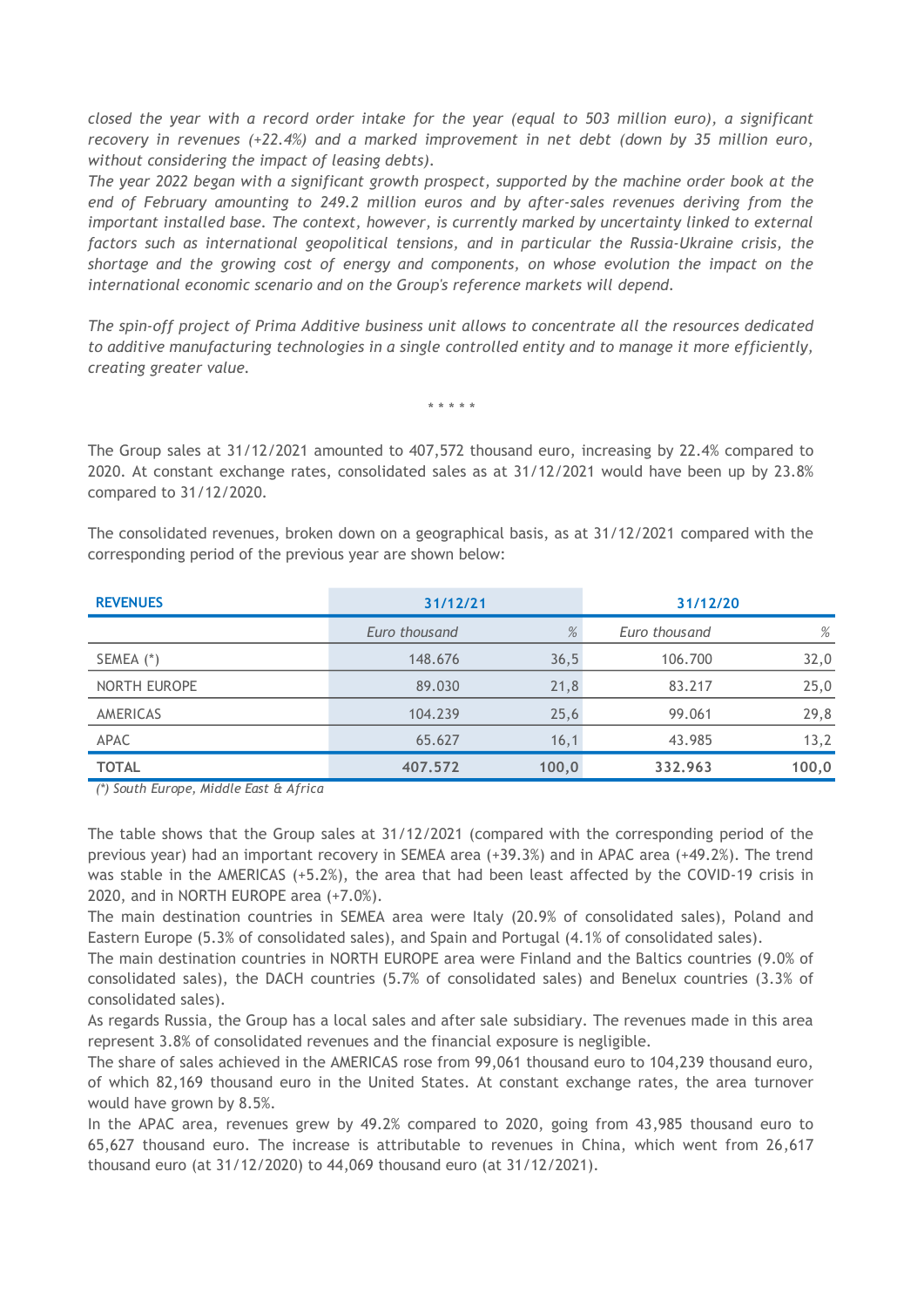Below are the main economic indicators of the Group split by Division, compared with the corresponding period of the previous year:

| corresponding period of the previous year: |                 |               |                          |               |                          |             |                          |                   |
|--------------------------------------------|-----------------|---------------|--------------------------|---------------|--------------------------|-------------|--------------------------|-------------------|
| Values in Euro thousand                    |                 |               |                          |               |                          |             |                          |                   |
|                                            |                 | Gross         | <b>Gross Margin</b>      |               |                          |             |                          |                   |
| 31/12/21                                   | <b>Revenues</b> | <b>Margin</b> | %                        | <b>EBITDA</b> | <b>EBITDA %</b>          | <b>EBIT</b> | EBIT %                   | <b>NET RESULT</b> |
| PRIMA POWER                                | 381.273         | 82.559        | 21.7%                    | 31.102        | 8,2%                     | 15.390      | 4,0%                     | 8.966             |
| PRIMA ELECTRO                              | 48.615          | 6.203         | 12,8%                    | 2.452         | 5,0%                     | (1.120)     | $-2,3%$                  | (866)             |
| CONSOLIDATION                              | (22.316)        | (236)         | $\overline{\phantom{a}}$ | (110)         | $\overline{\phantom{a}}$ | (111)       | $\overline{\phantom{a}}$ | (75)              |
| <b>GROUP</b>                               | 407.572         | 88.526        | 21,7%                    | 33.444        | 8,2%                     | 14.159      | 3,5%                     | 8.025             |

| <b>GROUP</b>                     | 407.572         | 88.526        | 21.7%               | 33.444        | 8,2%            | 14.159      | 3.5%          | 8.025             |
|----------------------------------|-----------------|---------------|---------------------|---------------|-----------------|-------------|---------------|-------------------|
| (% calculated over the revenues) |                 |               |                     |               |                 |             |               |                   |
| Values in Euro thousand          |                 | Gross         | <b>Gross Margin</b> |               |                 |             |               |                   |
| 31/12/20                         | <b>Revenues</b> | <b>Margin</b> | %                   | <b>EBITDA</b> | <b>EBITDA %</b> | <b>EBIT</b> | <b>EBIT %</b> | <b>NET RESULT</b> |
| PRIMA POWER                      | 310.799         | 65.342        | 21,0%               | 25.443        | 8,2%            | 8.851       | 2,8%          | 4.592             |
| PRIMA ELECTRO                    | 41.060          | 3.485         | 8,5%                | 1.802         | 4,4%            | (14.048)    | $-34,2%$      | (9.861)           |
| <b>CONSOLIDATION</b>             | (18.896)        | (138)         | ۰                   | (60)          | ٠               | (61)        |               | (2.145)           |
| <b>GROUP</b>                     | 332.963         | 68.689        | 20,6%               | 27.185        | 8,2%            | (5.258)     | $-1,6%$       | (7.414)           |

*( % calculated over the revenues)*

The Group **EBITDA** at 31/12/2021 amounted to 33,444 thousand euro, equal to 8.2% of sales against 27,185 thousand euro, equal to 8.2% of sales at 31/12/2020.

EBITDA was negatively affected by non-recurring costs of 2,239 thousand euro (at 31/12/2020 they were equal to 1,253 thousand euro); therefore, **adjusted EBITDA** was 35,683 thousand euro (equal to 8.8% of sales). In particular, in the last quarter of the year, adjusted EBITDA was 11,642 thousand euro (equal to approximately 9.2% of the quarter sales).

Group **EBIT** as at 31/12/2021 was positive for 14,159 thousand euro, equal to 3.5% of sales against the negative 5,258 thousand euro, equal to -1.6% of the sales of the previous year. This result is affected by:

- depreciation of intangible assets for 7,897 thousand euro (related to development costs for 5,301 thousand euro and to the trademark accounted as part of the business combination of FINN-POWER Group for 1,908 thousand euro) and write-downs of 61 thousand euro.
- depreciation of tangible fixed assets for 11,061 thousand euro and write-down of 266 thousand euro of an asset held for sale.

EBIT at 31/12/2021 is penalized by non-recurring costs of 2,566 thousand euro; as a result, **adjusted EBIT** was 16,725 thousand euro (4.1% of revenues). In particular, in the last quarter of the year, adjusted EBIT was 7,043 thousand euro (approximately 5.6% of the quarter sales).

The Group **EBT** as at 31/12/2021 is positive for 10,224 thousand euro compared to the negative result of 10,560 thousand euro at 31/12/2020. The Group EBT discounted net charges deriving from financial management (including foreign exchange gains and losses) for 3,935 thousand euro (at 31/12/2020 they were equal to 5,307 thousand euro).

The Group **NET RESULT** at 31/12/2021 is positive for 8,025 thousand euro against negative 7,414 thousand euro as at 31/12/2020; while the Net Result attributable to the Parent Company is positive for 7,798 thousand euro. In particular, in the last quarter the net result was positive for 6,403 thousand euro.

\* \* \* \* \*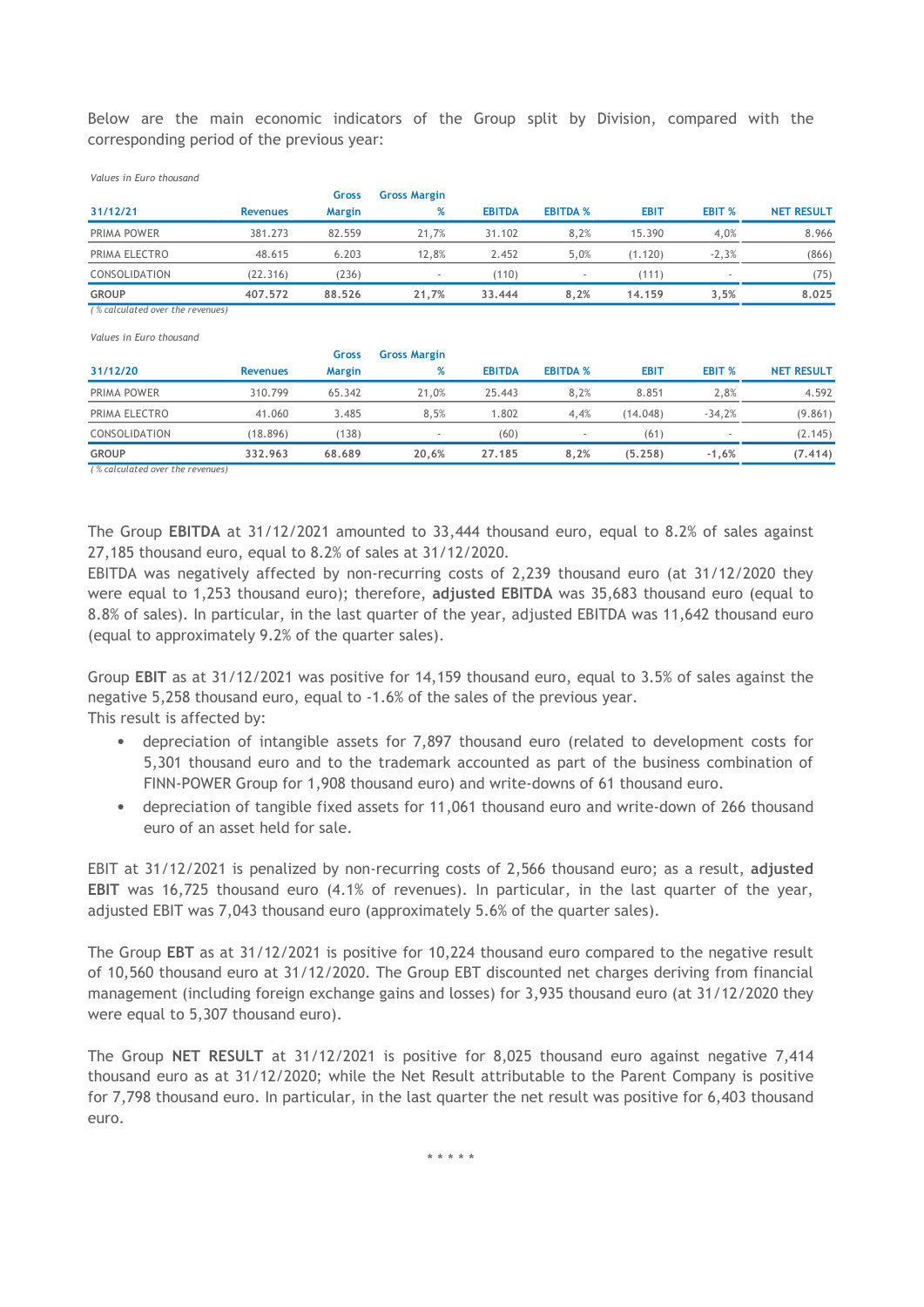At 31/12/2021, the Group **Net Financial Debt** amounted to 68,421 thousand euro, improving of 27,853 thousand euro comparison to 31/12/2020.

Here below is a breakdown of the Group net debt:

| <b>Values expressed in Euro thousand</b> | 31/12/21 | 31/12/20 |
|------------------------------------------|----------|----------|
| NON CURRENT FINANCIAL ASSETS             | (4.233)  | (4.233)  |
| CASH & CASH EQUIVALENTS                  | (67.267) | (62.999) |
| <b>CURRENT FINANCIAL ASSETS</b>          | (372)    | (423)    |
| <b>CURRENT FINANCIAL LIABILITIES</b>     | 39.886   | 52.861   |
| NON CURRENT FINANCIAL LIABILITIES        | 57.575   | 75.336   |
| NET FINANCIAL DEBT (before leasing)      | 25.589   | 60.542   |
| <b>LEASING LIABILITIES</b>               | 42.832   | 35.732   |
| <b>NET FINANCIAL DEBT</b>                | 68.421   | 96.274   |

During 2021 financial year, the Group **order acquisition** (including after-sale service) amounted to 503.3 million euro, increasing by 55.8% compared to 323.1 million euro at 31/12/2020 and 22.6% compared to 31/12/2019.

The consolidated **order backlog** (after-sale excluded) at 31/12/2021 amounted to 215.2 million euro, higher than 124.7 million euro at 31/12/2020.

As of 28/02/2022 the order backlog has further grown to 249.2 million euro.

The **parent company Prima Industrie S.p.A.** closed the financial year to 31/12/2021 with a turnover of 182,735 thousand euro and a negative net profit for the year of 3,623 thousand euro.

The Board of Directors will propose to the Shareholders' Meeting to cover the loss for the year by using the Extraordinary Reserve.

\* \* \* \* \*

The Board also approved the Report on Corporate Governance and Ownership Structure as at 31/12/2021, as well as the Report on the Remuneration policy and the fees paid prepared pursuant to Article 123-ter of Law Decree 58/1998 (TUF – the Consolidated Finance Law), of which the second section will be submitted to the Shareholders' Meeting.

**The Board of Directors resolved to convene the Ordinary Shareholders' Meeting in a single call on April 28, 2022, other than previously communicated.**

On the basis of the consolidated results achieved, the Board of Directors resolved to propose to the Shareholders' Meeting the distribution of a dividend of 0.40 euro per share, even in the presence of a negative net result for the year of the parent company and making use of the distribution of reserves.

In particular, the Board of Directors will propose to the Shareholders' Meeting the distribution of previous profits undistributed and previously allocated to the Extraordinary Reserve corresponding to a total unit dividend of 0.40 Euros for each of the shares that will be outstanding at the coupon detachment date, treasury shares in portfolio at that date excluded. The total amount of dividends, taking into account the shares outstanding to date (10,312,827 shares), is estimated at 4,125,130.80 euros.

,

The dividend payment, if approved by the Shareholders' Meeting, will take place as follows: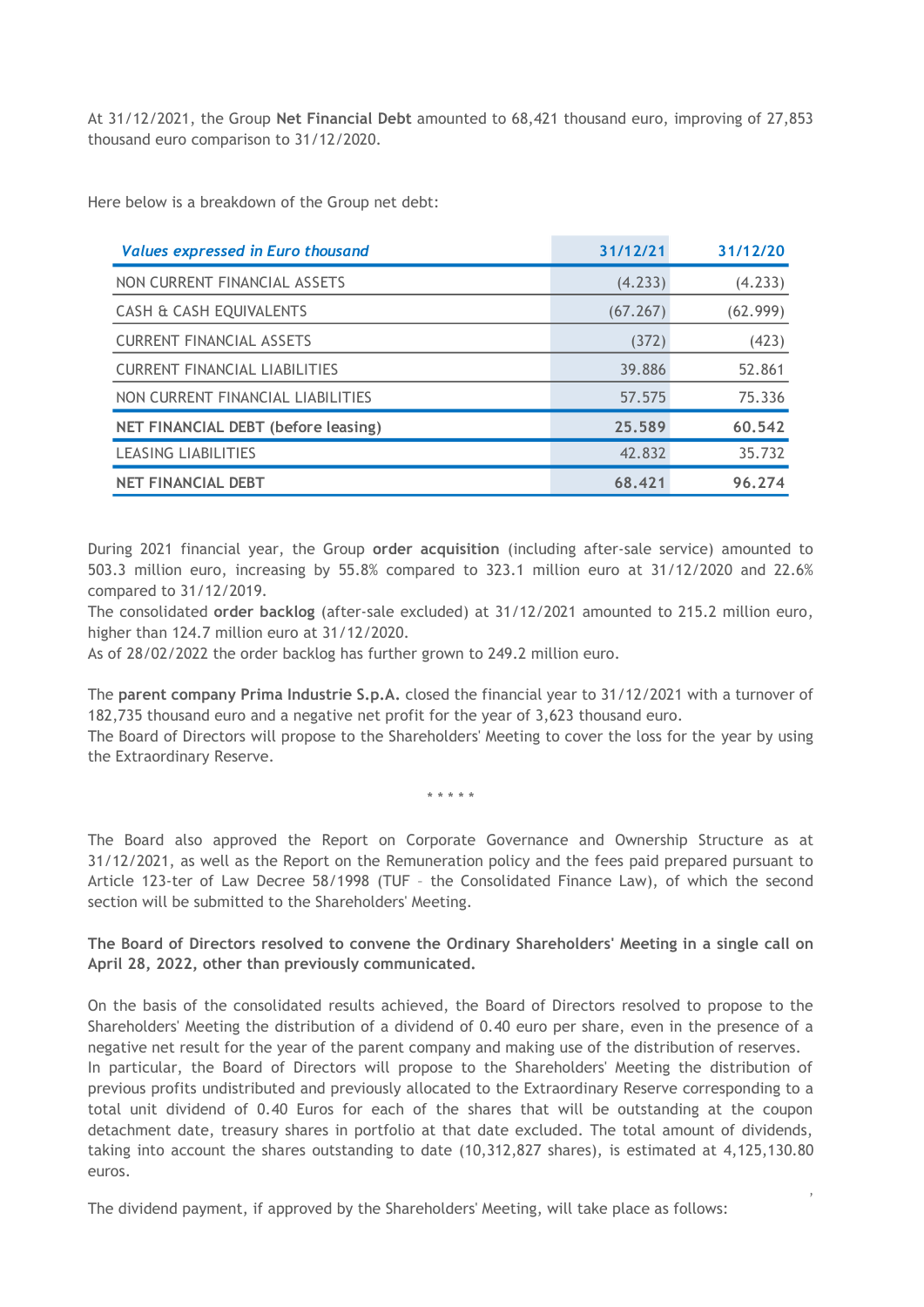23/05/2022: Ex Date 24/05/2022: Record Date 25/05/2022: Payment Date

The Board of Directors, upon positive opinion by the Related Parties Committee, has also resolved to subscribe, through the contribution of the Prima Additive Business Unit, the capital increase to be resolved by the associated company 3D-NT Srl. In light of this, Prima Industrie will take control of this company and the related accounting effects will not be significant for the Group.

\*\*\*\*\*\*

The operation is also connected to a larger project involving the entry of a new financing partner in this company to contribute to the development plans of the additive manufacturing business.

\*\*\*\*\*\*

*"The manager responsible for preparing the company financial reports, Marco Pintauro, declares, pursuant to para. 2 article 154 bis of TUF (Consolidated Finance Law), that the accounting information contained in this press release corresponds to the document results, books and accounting records".*

The draft of company financial statements at December  $31<sup>st</sup>$ , 2021, the Directors' Report, the Statutory Auditors' Reports and the Reports of the independent auditors as well as the Consolidated Financial Statements at December  $31^{st}$ , 2021, the Directors' Reports relevant to the agenda of the AGM, the Report on Corporate Governance and Ownership Structure, the Sustainability Report ex Law decree 254/2016 and the Report on remuneration policy and fees paid will be made available to anyone upon request at the registered office and will also be available under the "Investor relations" section of the Company website [www.primaindustrie.com,](http://www.primaindustrie.com/) as well as on the authorized storage mechanism [www.1info.it,](http://www.1info.it/) within the legal terms.

The alternative performance indicators used and accompanied by an explanation which reflects their content and basis of calculation are as follows:

- Revenues at constant currency are determined by applying the prior year average exchange rates to current year's revenues expressed in local currency;
- EBIT (which corresponds to "Operating income");
- EBITDA ( "Earnings before interest, taxes, depreciation and amortization"), which is determined by adding to the "Operating Profit" in the financial statements the "Amortization" and the "Impairment and write-downs";
- EBT (which corresponds to the "Profit before tax");
- EBITDA, EBIT and EBT Adjusted correspond to the mentioned alternative performance indicators net of non-recurring items;
- Net Result Adjusted is calculated as Net Result adjusted of the non-recurring items incorporated in EBT Adjusted;
- **Net Financial Indebtness, which includes cash, financial receivables (current and non-current), net of financial loans (current and non-current) and of the fair value of derivatives. The reconciliation with the financial debt required by ESMA document 32-382-1138 of 04/03/2021 is reported into the Explanatory Notes of the Consolidated Report.**

**PRIMA INDUSTRIE** heads a Group leader worldwide in developing, manufacturing and marketing of laser systems for industrial applications, sheet metal processing machinery as well as industrial electronics, laser sources and solution for additive manufacturing.

The parent company Prima Industrie S.p.A. is listed on the Italian Stock Exchange since 1999 (MTA- STAR segment). With over 40 years of experience, the Group has an installed base of about 14,000 machines in more than 80 countries and is positioned among the main worldwide manufacturers within its own reference market.

The Group has about 1,700 employees, manufacturing sites in **Italy**, **Finland**, **USA** and **China** and a direct commercial and after-sale presence worldwide.

Prima Industrie Group is structured on four *Business Units*:

**Prima Power** – development, production and marketing of laser and sheet metal processing (2D and 3D laser machines, laser drilling systems, punching and combined systems, bending and paneling systems);

**Prima Electro** – development, production and marketing of embedded electronics for industrial applications;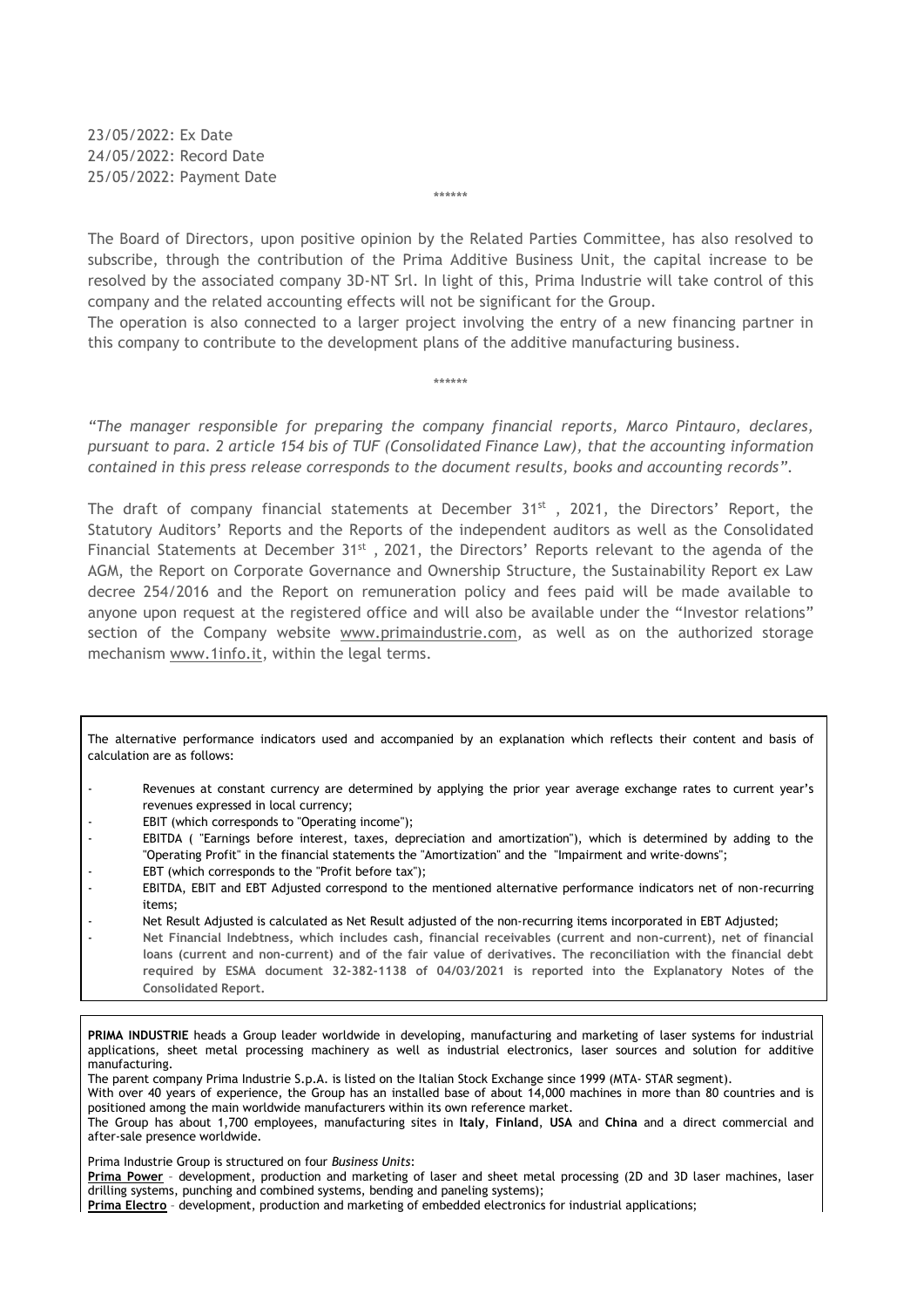**Convergent Photonics** – development and production of diodes and laser sources, both industrial and medical; **Prima Additive** – development, production and marketing of additive manufacturing solutions with Powder Bed Fusion and Laser Metal Deposition technologies.

For further information:

| PRIMA INDUSTRIE S.p.A.  | <b>STUDIO MAILANDER</b> |
|-------------------------|-------------------------|
| Chiara Roncolini        | <b>Carlo Dotta</b>      |
| <b>Investor Relator</b> | Ufficio Stampa          |
| tel. 011 4103204        | tel. 011 5527311 mc     |
| ir@primaindustrie.com   | c.dotta@mailander.      |

tel. 011 4103204 tel. 011 5527311 mob. 333 2306748 [ir@primaindustrie.com](mailto:ir@primaindustrie.com) [c.dotta@mailander.it](mailto:c.dotta@mailander.it)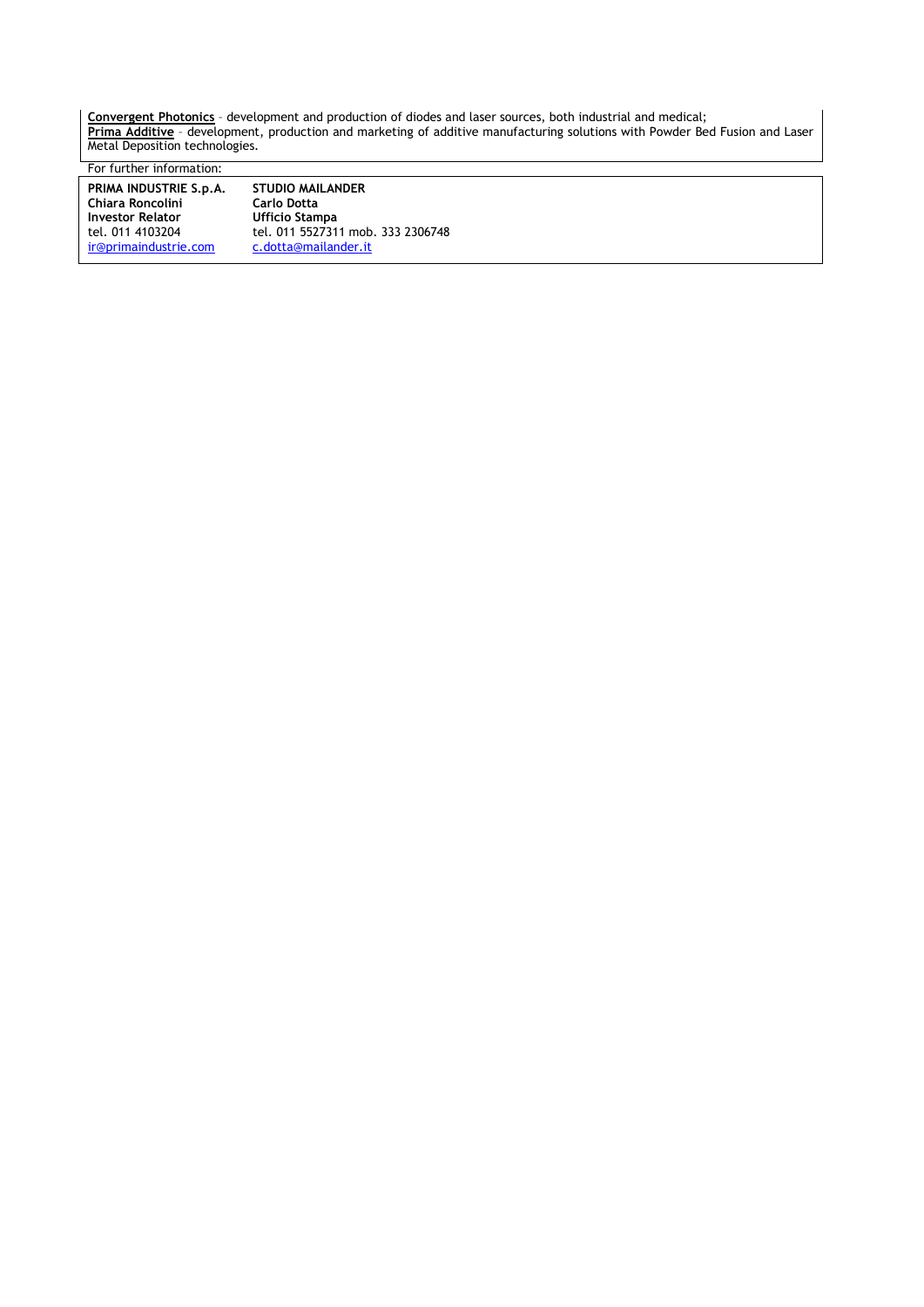#### **CONSOLIDATED BALANCE SHEET**

|                                                   | of which related |                          |                          | of which related         |  |
|---------------------------------------------------|------------------|--------------------------|--------------------------|--------------------------|--|
| Values in thousand euro                           | 31/12/2021       | parties                  | 31/12/2020               | parties                  |  |
| Property, plant and equipment                     | 71.854           |                          | 64.281                   |                          |  |
| Intangible assets                                 | 116.624          |                          | 120.837                  |                          |  |
| Investments accounted for using the equity method | 394              | 394                      | 394                      | 394                      |  |
| Other investments                                 | 6.927            | $\overline{\phantom{a}}$ | 6.226                    | $\overline{\phantom{a}}$ |  |
| Non current financial assets                      | 4.233            |                          | 4.233                    |                          |  |
| Deferred tax assets                               | 18.823           |                          | 17.656                   |                          |  |
| <b>NON CURRENT ASSETS</b>                         | 218.855          |                          | 213.627                  |                          |  |
| Inventories                                       | 134.859          |                          | 118.689                  |                          |  |
| Trade receivables                                 | 91.164           | 3.821                    | 77.624                   | 2.129                    |  |
| Other receivables                                 | 6.972            | 44                       | 8.732                    | $\blacksquare$           |  |
| Current tax receivables                           | 9.286            | $\overline{\phantom{0}}$ | 5.013                    |                          |  |
| Derivatives                                       |                  |                          | 365                      |                          |  |
| Financial assets                                  | 372              | $\overline{a}$           | 58                       |                          |  |
| Cash and cash equivalents                         | 67.267           |                          | 62.999                   |                          |  |
| <b>CURRENT ASSETS</b>                             | 309.920          |                          | 273,480                  |                          |  |
| Assets held for sale                              | 4.775            | $\overline{\phantom{a}}$ | 5,255                    | $\overline{a}$           |  |
| <b>TOTAL ASSETS</b>                               | 533.550          |                          | 492.362                  |                          |  |
| Capital stock                                     | 26.208           |                          | 26.208                   |                          |  |
| Legal reserve                                     | 5.242            | $\overline{a}$           | 5.213                    |                          |  |
| Other reserves                                    | 68.161           | $\overline{a}$           | 66.461                   |                          |  |
| Currency translation reserve                      | 4.274            | $\overline{\phantom{a}}$ | (1.225)                  | $\overline{\phantom{a}}$ |  |
| Retained earnings                                 | 60.623           | $\overline{a}$           | 70.164                   | $\overline{\phantom{a}}$ |  |
| Net result                                        | 7.798            |                          | (7.201)                  |                          |  |
| Stockholders' equity of the Group                 | 172.306          |                          | 159.620                  |                          |  |
| Minority interest                                 | 3.412            |                          | 2.844                    |                          |  |
| STOCKHOLDERS' EQUITY                              | 175.718          |                          | 162.464                  |                          |  |
| Interest-bearing loans and borrowings             | 94.259           | $\overline{\phantom{a}}$ | 105.318                  | $\overline{\phantom{a}}$ |  |
| Employee benefit liabilities                      | 6.728            | $\overline{a}$           | 7.104                    | $\overline{\phantom{a}}$ |  |
| Deferred tax liabilities                          | 4.678            | $\overline{\phantom{a}}$ | 4.759                    |                          |  |
| Provisions                                        | 244              | $\overline{\phantom{a}}$ | 238                      |                          |  |
| Derivatives                                       | 140              | $\overline{\phantom{a}}$ | 419                      |                          |  |
| <b>NON CURRENT LIABILITIES</b>                    | 106.049          |                          | 117,838                  |                          |  |
| Trade payables                                    | 98.239           | 401                      | 69.390                   | 1.914                    |  |
| Advance payments                                  | 52.450           | 61                       | 40.019                   | $\overline{\phantom{a}}$ |  |
| Other payables                                    | 24.226           | 785                      | 19.244                   | 486                      |  |
| Interest-bearing loans and borrowings             | 45.849           | $\overline{\phantom{a}}$ | 58.192                   |                          |  |
| Current tax payables                              | 8.712            | $\frac{1}{2}$            | 5.704                    |                          |  |
| Provisions                                        | 22.262           | $\frac{1}{2}$            | 19.511                   | $\overline{\phantom{a}}$ |  |
| Derivatives                                       | 45               | $\overline{\phantom{a}}$ | $\overline{\phantom{a}}$ | $\overline{\phantom{a}}$ |  |
| <b>CURRENT LIABILITIES</b>                        | 251.783          |                          | 212.060                  |                          |  |
| TOTAL STOCKHOLDERS' EQUITY AND LIABILITIES        | 533,550          |                          | 492.362                  |                          |  |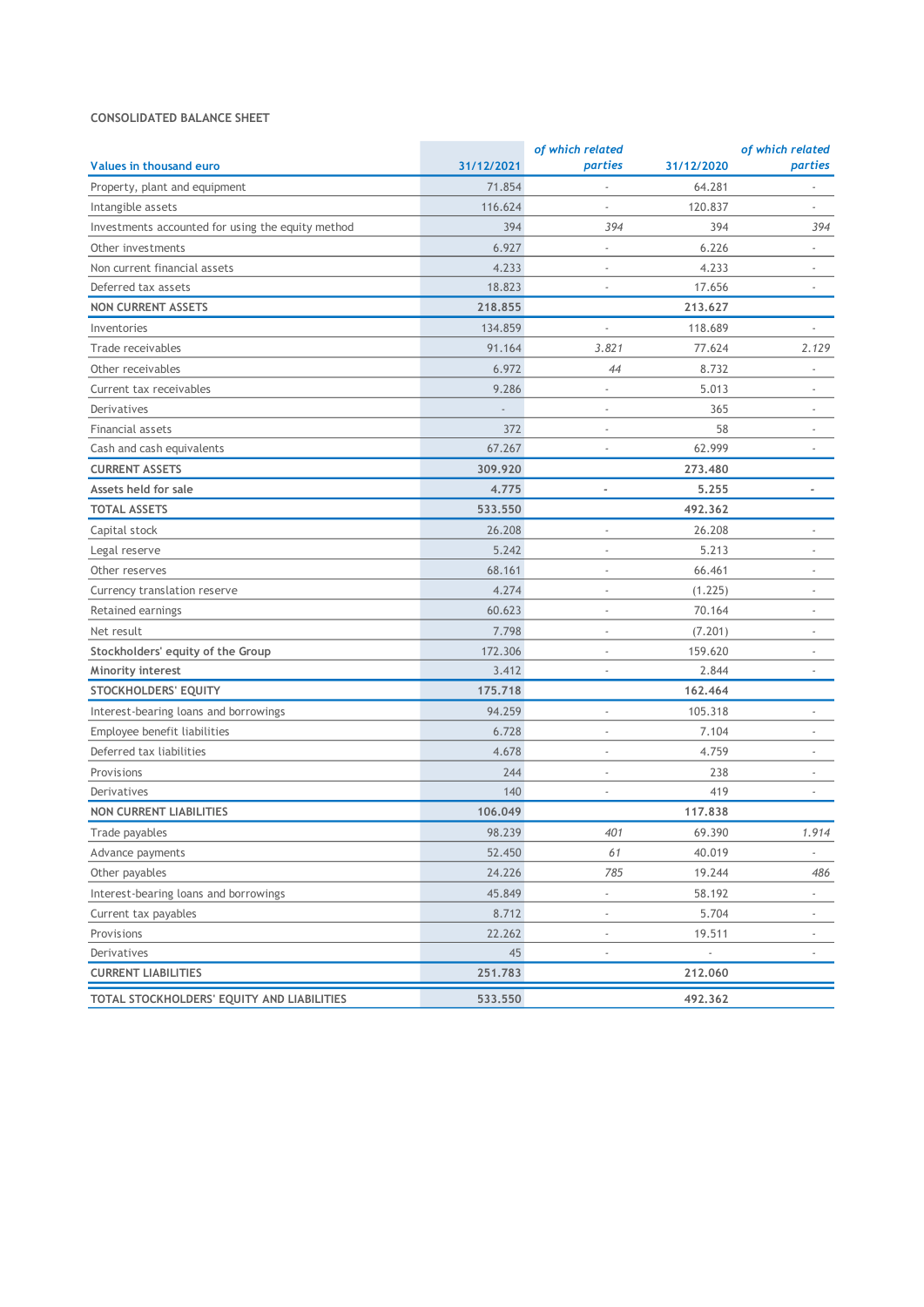#### **CONSOLIDATED INCOME STATEMENT**

|                                         |            | of which related |                | of which related         |
|-----------------------------------------|------------|------------------|----------------|--------------------------|
| <b>Values in euro thousand</b>          | 31/12/2021 | parties          | 31/12/2020 (*) | parties                  |
| Net revenues                            | 407.572    | 7.716            | 332.963        | 4.124                    |
| Cost of goods sold                      | (319.046)  | (987)            | (264.274)      | (1.793)                  |
| <b>GROSS MARGIN</b>                     | 88.526     |                  | 68.689         |                          |
| Research and Development costs          | (22.603)   | 21               | (28.351)       | (359)                    |
| Sales and marketing expenses            | (26.732)   |                  | (23.288)       | (16)                     |
| General and administrative expenses     | (25.032)   | (1.725)          | (22.308)       | (1.294)                  |
| <b>OPERATING PROFIT (EBIT)</b>          | 14.159     |                  | (5.258)        |                          |
| of which: non recurring items           | (2.566)    |                  | (11.739)       |                          |
| Financial income                        | 8.752      |                  | 4.601          |                          |
| Financial expenses                      | (13.964)   |                  | (8.723)        |                          |
| Net exchange differences                | 1.277      | ٠                | (1.185)        |                          |
| Net result of other investments         | i.         | ٠                | 5              | $\overline{\phantom{a}}$ |
| <b>RESULT BEFORE TAXES (EBT)</b>        | 10.224     |                  | (10.560)       |                          |
| of which: non recurring items           | (2.566)    |                  | (11.734)       |                          |
| Taxes                                   | (2.199)    |                  | 3.146          |                          |
| <b>NET RESULT</b>                       | 8.025      |                  | (7, 414)       |                          |
| - Attributable to Group shareholders    | 7.798      |                  | (7.201)        |                          |
| - Attributable to minority shareholders | 227        |                  | (213)          |                          |
| RESULT PER SHARE - BASIC (in euro)      | 0,75       |                  | (0,69)         |                          |
| RESULT PER SHARE - DILUTED (in euro)    | 0,74       |                  | (0,69)         |                          |
| <b>EBITDA</b>                           | 33.444     |                  | 27,185         |                          |

*(\*) For a better comprehension, the 2020 figures have been re-exposed.*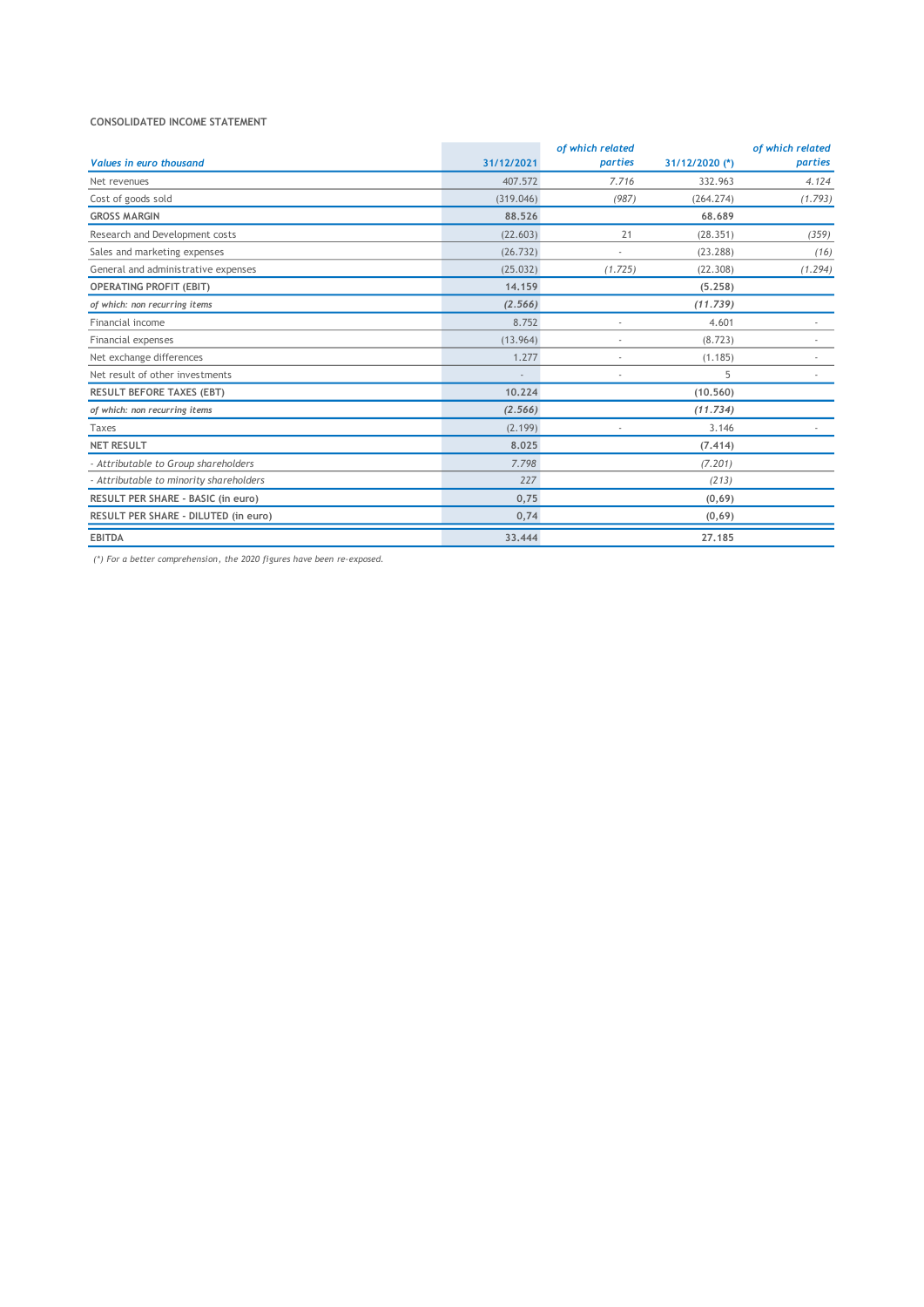#### **CONSOLIDATED STATEMENT OF CASH FLOWS**

|                                                                                |                | of which related         |                | of which related         |
|--------------------------------------------------------------------------------|----------------|--------------------------|----------------|--------------------------|
| <b>Values in Euro thousand</b>                                                 | 31/12/2021     | parties                  | 31/12/2020 (*) | parties                  |
| Net result                                                                     | 8.025          |                          | (7.414)        |                          |
| Adjustments (sub-total)                                                        | 37.696         | $\overline{a}$           | 36,435         | ÷,                       |
|                                                                                |                | ä,                       |                | ä,                       |
| Depreciation, impairment & write-off                                           | 19.285         | $\sim$                   | 32.442         | ×,                       |
| <b>Stock Grants reserve</b>                                                    | 223            | ä,                       | (13)           | ×,                       |
| Net change in deferred tax assets and liabilities                              | (1.248)        | ÷                        | (3.592)        | ä,                       |
| Change in employee benefits                                                    | (341)          | ×.                       | 12             | ä,                       |
| Change in inventories                                                          | (16.170)       | à.                       | 9.129          | $\overline{\phantom{a}}$ |
| Change in trade receivables                                                    | (13.540)       | (1.692)                  | 7.782          | (89)                     |
| Change in trade payables and advances                                          | 41.280         | (1.452)                  | (6.596)        | 1.820                    |
| Net change in other receivables/payables and other assets/liabilities          | 8.207          | 255                      | (2.803)        | 26                       |
| Gain on disposal of shares in other investments                                | ÷,             | ÷,                       | (54)           |                          |
| Write-off/Write-up Other Investments                                           | L.             | ä,                       | 49             | à.                       |
| Change in Other investments                                                    | ÷,             | $\overline{\phantom{a}}$ | 79             | $\sim$                   |
| Cash Flows from (used in) operating activities                                 | 45,721         |                          | 29,021         |                          |
| Cash flow from investments                                                     |                |                          |                |                          |
| Acquisition of tangible fixed assets (**)                                      | (4.586)        | ÷,                       | (4.329)        | ×.                       |
| Acquisition of intangible fixed assets                                         | (964)          | ÷,                       | (278)          | ×,                       |
| Capitalization of development costs                                            | (2.390)        |                          | (5.729)        |                          |
| Net disposal of fixed assets (***)                                             | 289            | ×,                       | 149            | $\sim$                   |
| Cash Flows from (used in) investing activities                                 | (7.651)        |                          | (10.187)       |                          |
| Cash flow from financing activities                                            |                |                          |                |                          |
| Change in other financial assets/liabilities and other minor items             | 24             | ä,                       | 74             | ×,                       |
| Increases in loans and borrowings (including bank overdrafts and Credit lines) | 2.958          | ä,                       | 20.729         | ä,                       |
| Repayment of loans and borrowings (including bank overdrafts and Credit lines) | (33.461)       | ÷,                       | (20.581)       | ×,                       |
| Repayments in financial lease liabilities                                      | (6.604)        | ÷                        | (6.687)        |                          |
| Treasury stock reserve                                                         | (1.076)        | ä,                       | ÷,             | ×,                       |
| Cash Flows from (used in) financing activities                                 | (38.159)       |                          | (6.465)        |                          |
| Cash Flows from (used in) change of minority shareholders                      | $\overline{a}$ |                          | L.             |                          |
| Foreign exchange translation differences                                       | 4.357          |                          | (4.506)        |                          |
| Net change in cash and equivalents                                             | 4.268          |                          | 7.863          |                          |
| Cash and equivalents beginning of period                                       | 62.999         |                          | 55,136         |                          |
| Cash and equivalents end of period                                             | 67.267         |                          | 62.999         |                          |
| Additional Information to the Consolidated Statement of Cash-Flow              | 31/12/2021     |                          | 31/12/2020 (*) |                          |
| Values in euro thousand                                                        |                |                          |                |                          |
| Taxes paid                                                                     | 2.348          |                          | 849            |                          |
| Interests paid                                                                 | 2.512          |                          | 2.919          |                          |

*(\*) For a better comprehension, the 2020 figures have been re-exposed.*

*(\*\*) Not included leases* 

*(\*\*\*) Included assets held for sale*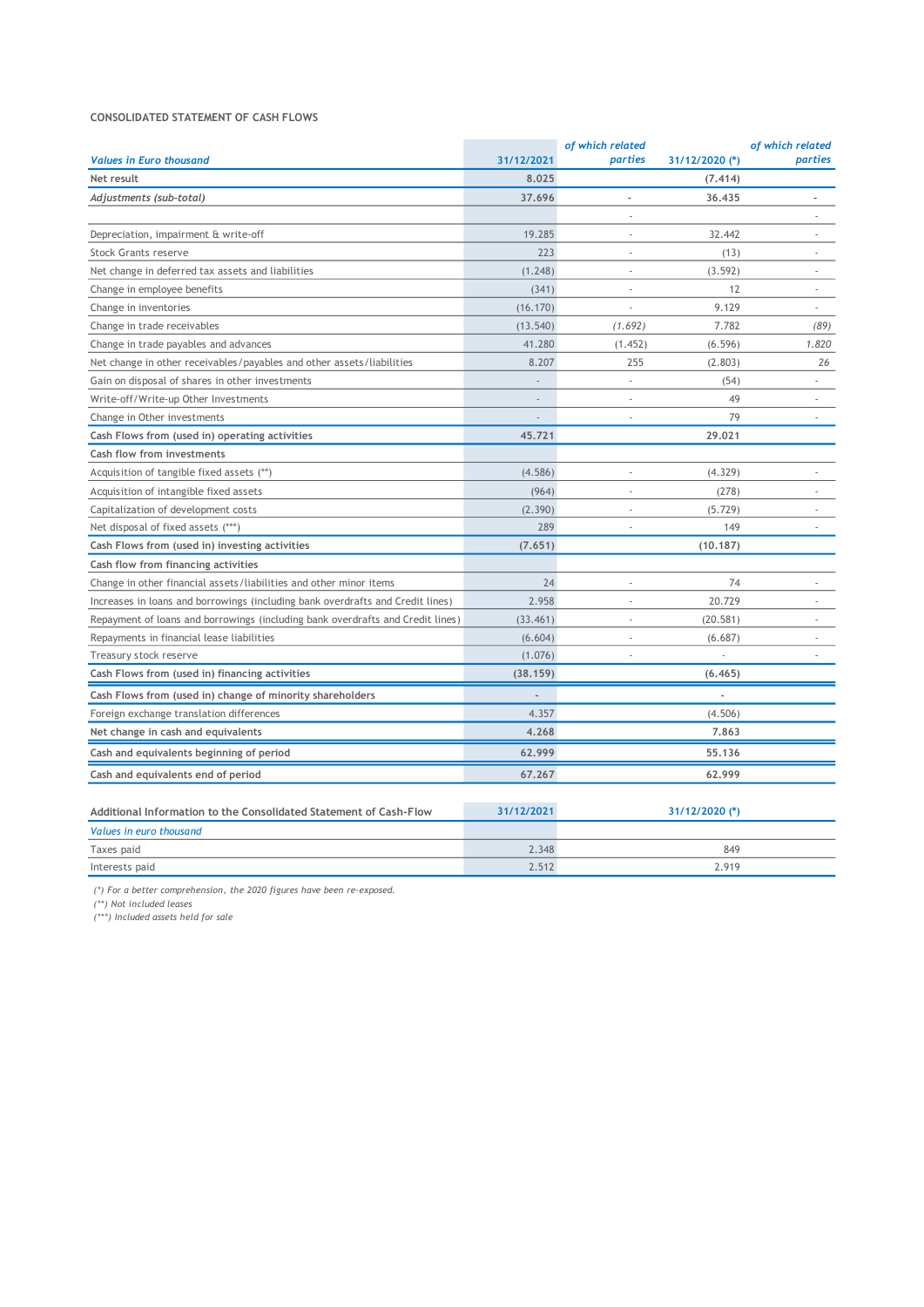## **PRIMA INDUSTRIE S.p.A. - BALANCE SHEET**

|                                            |            | of which related         |                | of which related         |
|--------------------------------------------|------------|--------------------------|----------------|--------------------------|
| Values in thousand euro                    | 31/12/2021 | parties                  | 31/12/2020     | parties                  |
| Property, plant and equipment              | 37.632     |                          | 27.078         |                          |
| Intangible assets                          | 5.774      |                          | 7.574          |                          |
| Investment in subsidiaries                 | 179.074    | 179.074                  | 179.421        | 179.421                  |
| Investments in associates                  | 418        | 418                      | 418            | 418                      |
| Other investments                          | 60         | ÷,                       | 60             |                          |
| Financial assets non current               | 2.728      | $\overline{\phantom{a}}$ | 2.728          | $\overline{\phantom{a}}$ |
| Deferred tax assets                        | 9.345      |                          | 7.285          |                          |
| <b>NON CURRENT ASSETS</b>                  | 235.031    |                          | 224,564        |                          |
| Inventories                                | 45.411     |                          | 34.665         | $\overline{a}$           |
| Trade receivables                          | 68.238     | 37.995                   | 61.993         | 37.249                   |
| Other receivables                          | 3.489      | 44                       | 3.238          | $\overline{\phantom{a}}$ |
| Current tax receivables                    | 2.037      |                          | 1.411          |                          |
| Derivatives                                |            |                          | 365            |                          |
| Financial assets current                   | 2.306      | 2.300                    | 2.765          | 2.759                    |
| Cash and cash equivalents                  | 10.075     |                          | 11.196         |                          |
| <b>CURRENT ASSETS</b>                      | 131.556    |                          | 115,633        |                          |
| Assets held for sale                       | 775        |                          | 1.255          |                          |
| <b>TOTAL ASSETS</b>                        | 367.362    |                          | 341,452        |                          |
| Capital stock                              | 26.208     | ×,                       | 26.208         | $\overline{\phantom{a}}$ |
| Legal reserve                              | 5.242      | $\overline{a}$           | 5.213          |                          |
| Other reserves                             | 68.129     | $\overline{\phantom{m}}$ | 66.495         | $\overline{\phantom{a}}$ |
| Retained earnings                          | (1.698)    |                          | (1.698)        |                          |
| Net result                                 | (3.623)    |                          | 2.340          |                          |
| <b>STOCKHOLDERS' EQUITY</b>                | 94.258     |                          | 98.558         |                          |
| Interest-bearing loans and borrowings      | 79.028     | 4.485                    | 91.435         | 9.185                    |
| Employee benefit liabilities               | 4.538      | $\overline{\phantom{m}}$ | 4.668          | $\overline{\phantom{a}}$ |
| Deferred tax liabilities                   | 1.380      | ÷,                       | 1.266          |                          |
| Provisions                                 | 8.904      | ×,                       | 8.782          | $\overline{\phantom{a}}$ |
| Derivatives                                | 140        | $\overline{\phantom{a}}$ | 419            | $\overline{\phantom{a}}$ |
| <b>NON CURRENT LIABILITIES</b>             | 93.990     |                          | 106.570        |                          |
| Trade payables                             | 78.989     | 31.371                   | 58.351         | 25.123                   |
| Advance payments                           | 13.986     | 61                       | 6.071          |                          |
| Other payables                             | 8.611      | 762                      | 6.922          | 490                      |
| Interest-bearing loans and borrowings      | 67.425     | 28.628                   | 57.207         | 8.574                    |
| Current tax payables                       | 3.048      |                          | 1.915          |                          |
| Provisions                                 | 7.010      |                          | 5.858          |                          |
| Derivatives                                | 45         |                          | $\overline{a}$ |                          |
| <b>CURRENT LIABILITIES</b>                 | 179.114    |                          | 136.324        |                          |
| TOTAL STOCKHOLDERS' EQUITY AND LIABILITIES | 367.362    |                          | 341.452        |                          |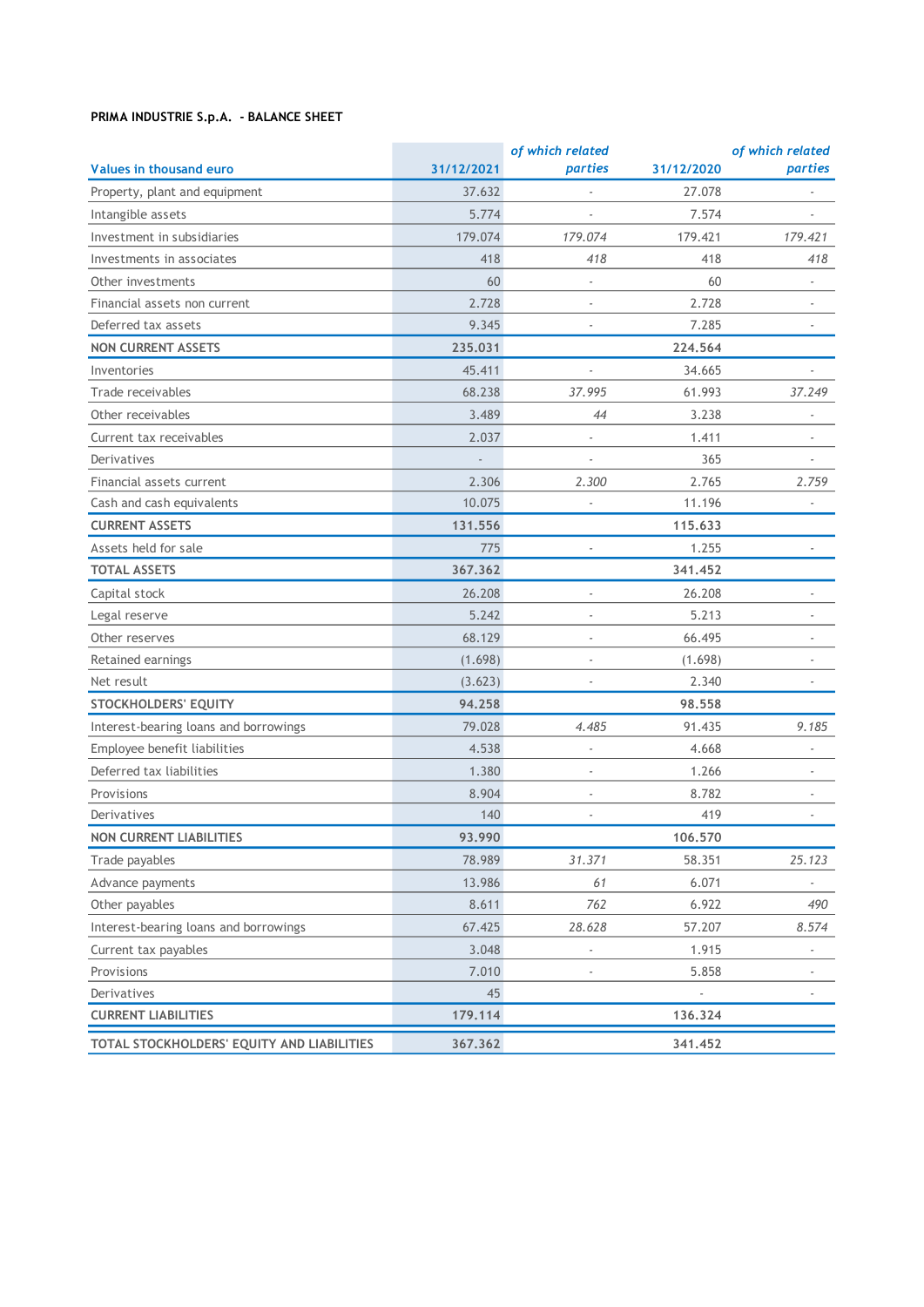### **PRIMA INDUSTRIE S.p.A. - INCOME STATEMENT**

|                                                |            | of which related         |                | of which related |
|------------------------------------------------|------------|--------------------------|----------------|------------------|
| Values in thousand euro                        | 31/12/2021 | parties                  | 31/12/2020 (*) | parties          |
| Net revenues                                   | 182.735    | 77.529                   | 134.836        | 65.101           |
| Cost of goods sold                             | (161.811)  | (46.574)                 | (119.802)      | (31.347)         |
| <b>GROSS MARGIN</b>                            | 20.924     |                          | 15.034         |                  |
| Research and Development costs                 | (8.198)    | (189)                    | (6.062)        | (238)            |
| Sales and marketing expenses                   | (8.196)    | 792                      | (6.407)        | 682              |
| General and administrative expenses            | (9.182)    | 449                      | (7.690)        | 692              |
| <b>OPERATING PROFIT (EBIT)</b>                 | (4.652)    |                          | (5.125)        |                  |
| of which: non recurring items                  | (2.181)    |                          | (1.395)        |                  |
| Financial income                               | 8.802      | 185                      | 4.636          | 245              |
| Financial expenses                             | (12.804)   | (315)                    | (7.412)        | (368)            |
| Dividends and adjustments on investments value | 3.558      | 3.558                    | 8.748          | 8.748            |
| Net exchange differences                       | 150        | $\overline{\phantom{a}}$ | 311            |                  |
| <b>RESULT BEFORE TAXES (EBT)</b>               | (4.946)    |                          | 1.158          |                  |
| of which: non recurring items                  | (2.284)    |                          | (3.425)        |                  |
| <b>Taxes</b>                                   | 1.323      |                          | 1.182          |                  |
| <b>NET RESULT</b>                              | (3.623)    |                          | 2.340          |                  |
| <b>EBITDA</b>                                  | 1.236      |                          | 1,408          |                  |

*(\*) For a better comprehension, the 2020 figures have been re-exposed.*